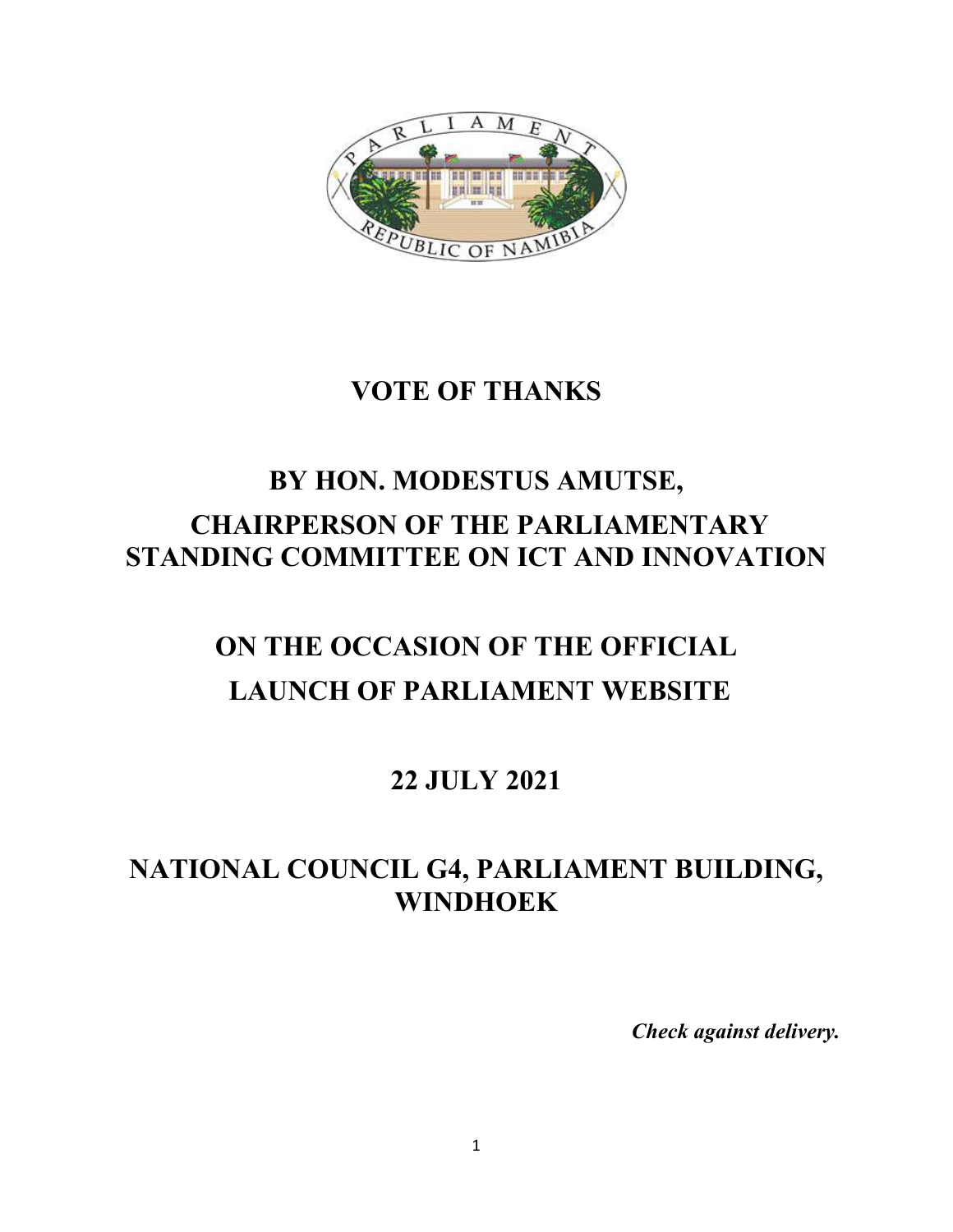**Honorable Speaker, of National Assembly Honorable Members, Mr. Tousy Namiseb: Secreatry of National Council Ms Natalia Russman: Resident Representative, Konrad Adenaur Stiftung Foundation (KAS) Representatives, Enhancing Participatory Democracy in Namibia (EPDN) Programme Mr. E. Amutenya: Deputy Executive Director, OPM Representatives: Imarketing Secretariat of Parliament, Ladies and Gentlemen**

Permit me to start by thanking you all for making time to be part of this event be it in person or through online platforms.

This event highlights what we and our partners have achieved and also take stock of lessons learned to date. There is a saying that "*although we have promising results, we need to go further and achieve more"* this is reflected in that even though our previous website has given us great results, what has been presented today shows us that we can do more to improve what we have and attain greater results.